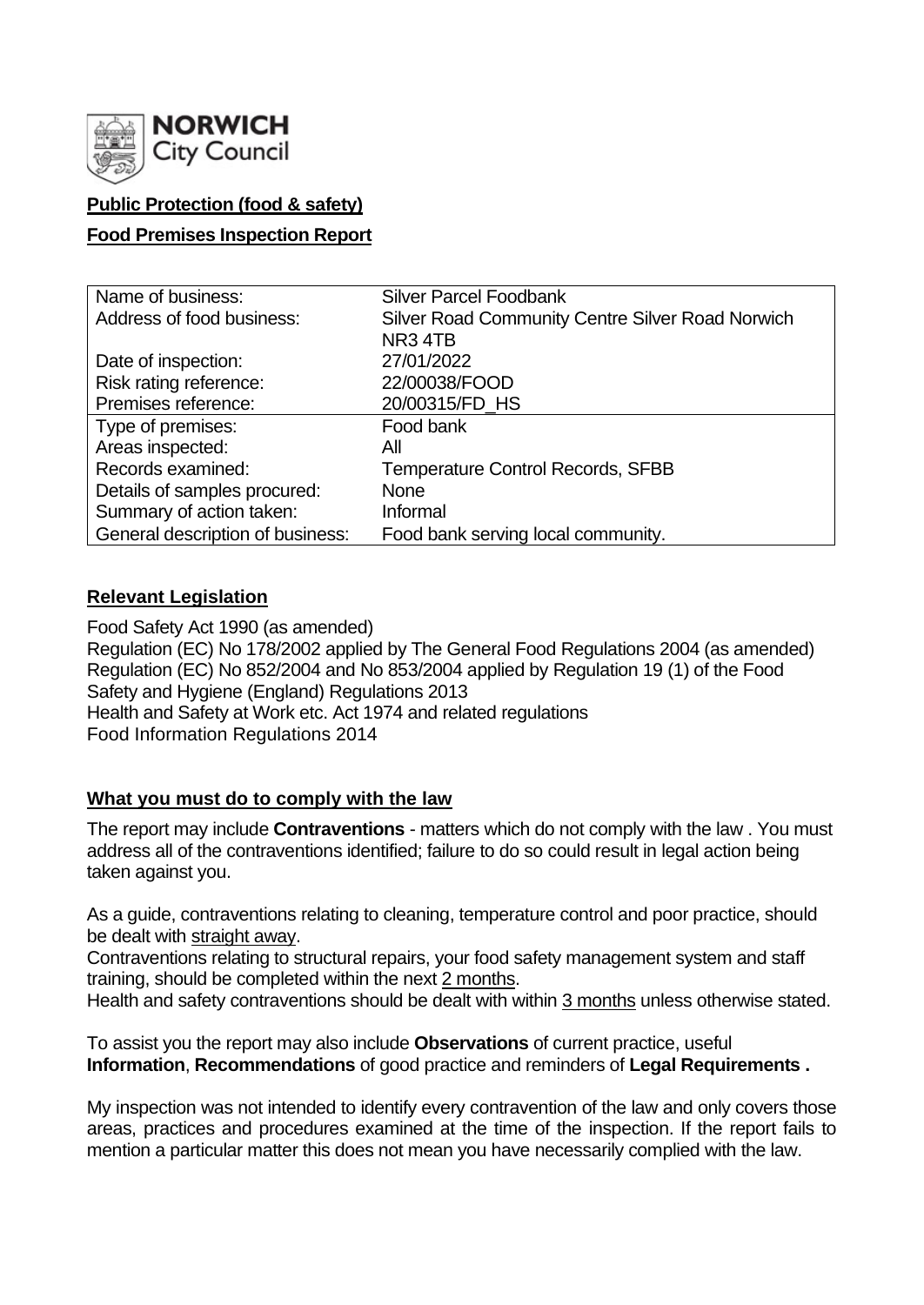# **FOOD SAFETY**

## **How we calculate your Food Hygiene Rating:**

The food safety section has been divided into the three areas which you are scored against for the hygiene rating: 1. food hygiene and safety procedures, 2. structural requirements and 3. confidence in management/control procedures. Each section begins with a summary of what was observed and the score you have been given. Details of how these scores combine to produce your overall food hygiene rating are shown in the table.

| <b>Compliance Area</b>                     |          |    |           | <b>You Score</b> |                |    |           |    |                |  |  |
|--------------------------------------------|----------|----|-----------|------------------|----------------|----|-----------|----|----------------|--|--|
| <b>Food Hygiene and Safety</b>             |          |    |           | 0                | 5.             | 10 | 15        | 20 | 25             |  |  |
| <b>Structure and Cleaning</b>              |          |    | $\Omega$  | 5                | 10             | 15 | 20        | 25 |                |  |  |
| Confidence in management & control systems |          |    | $\Omega$  | 5.               | 10             | 15 | 20        | 30 |                |  |  |
|                                            |          |    |           |                  |                |    |           |    |                |  |  |
| <b>Your Total score</b>                    | $0 - 15$ | 20 | $25 - 30$ |                  | $35 - 40$      |    | $45 - 50$ |    | > 50           |  |  |
| <b>Your Worst score</b>                    | 5        | 10 | 10        |                  | 15             |    | 20        |    | $\blacksquare$ |  |  |
|                                            |          |    |           |                  |                |    |           |    |                |  |  |
| <b>Your Rating is</b>                      | 5        |    |           | 3                | $\overline{2}$ |    |           |    | $\overline{0}$ |  |  |

Your Food Hygiene Rating is 4 - a good standard



# **1. Food Hygiene and Safety**

Food Hygiene standards are excellent. You demonstrated full compliance with legal requirements. You have safe food handling practices and procedures and all the necessary control measures to prevent cross-contamination are in place. **(Score 0)**

### Hand-washing

**Observation** I was pleased to see handwashing was well managed.

### Personal Hygiene

**Observation** I was pleased to see that standards of personal hygiene were high.

### **2. Structure and Cleaning**

The structure facilities and standard of cleaning and maintenance are all of a good standard and only minor repairs and/or improvements are required. Pest control and waste disposal provisions are adequate. The minor contraventions require your attention. **(Score 5)**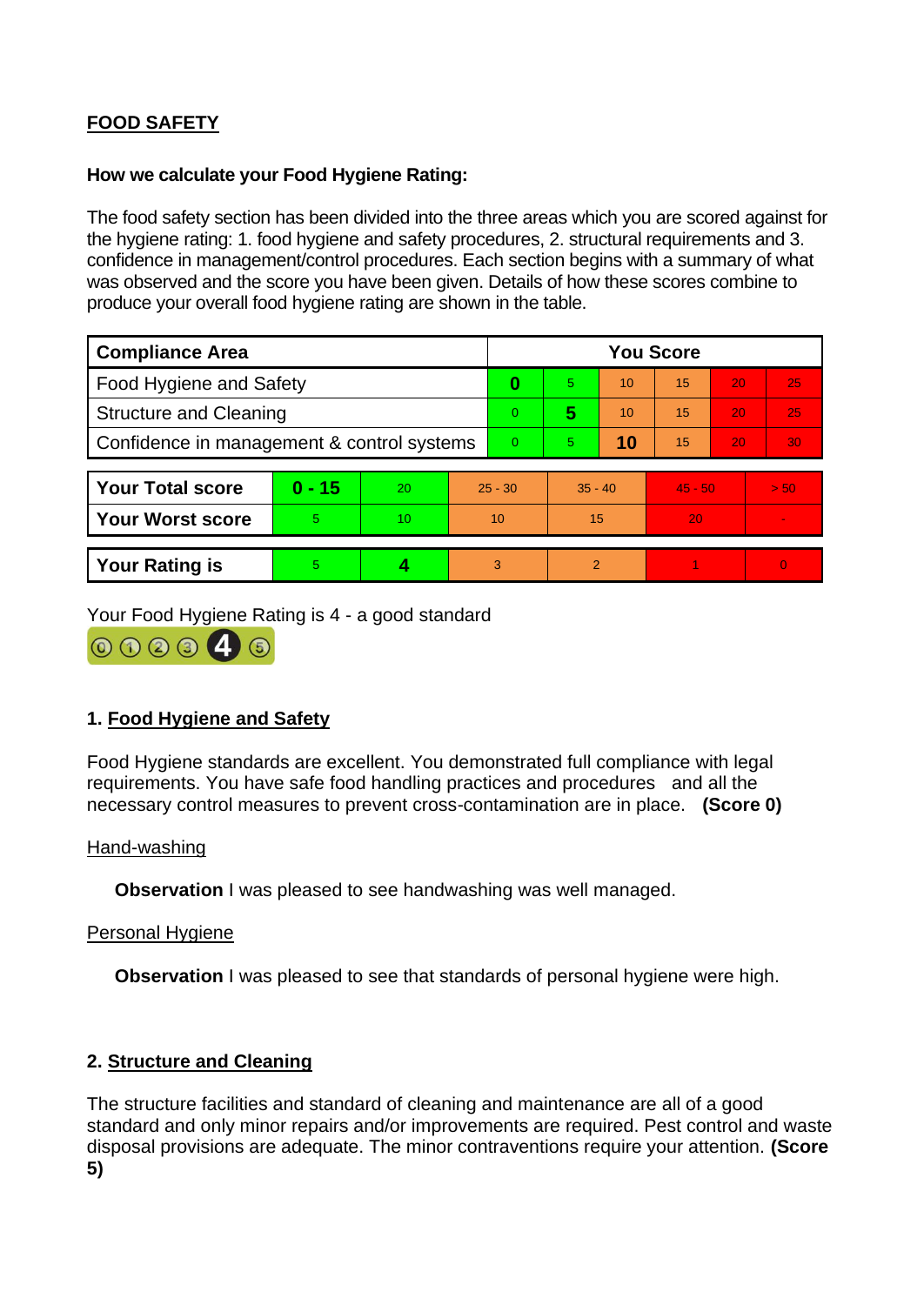### Cleaning of Structure

**Contravention** The following items could not be effectively cleaned and must be covered or made non-absorbent:

- mdf or chipboard shelves
- floors
- unsealed wooden structures

#### **Maintenance**

**Contravention** The following had not been suitably maintained and must be repaired or replaced:

• blown/damaged plaster work to wall in large dry store. Likely due to water ingress from roof above.

#### **3. Confidence in Management**

There are generally satisfactory food safety controls in place although there is evidence of some non-compliance with the law. You are progressing towards a written food safety management system. The contraventions require your attention; although not critical to food safety they may become so if not addressed. **(Score 10)**

#### Type of Food Safety Management System Required

**Contravention** You do not have a fully working food safety management system. Implement Safer Food Better Business or an equivalent food safety management system.:

**Information** As you are a new business you have been given the benefit of the doubt despite your food safety management system not fully complying with the law. You must act on this now as your hygiene rating score will be reduced to a maximum of 1 if there is a similar situational at the next visit.

**Observation** You were monitoring (and recording) the temperatures of your fridges and freezers.

**Observation** I was pleased to note that you have a blank copy of Safer food Better Business (SFBB). You informed me you will be completing the SFBB pack shortly.

#### **Traceability**

**Observation** Your records were such that food could easily be traced back to its supplier.

#### Allergens

**Contravention.** You are offering or selling a few loose sausage rolls on the day of my visit. You did not know what allergens they contained. I acknowledge these were in